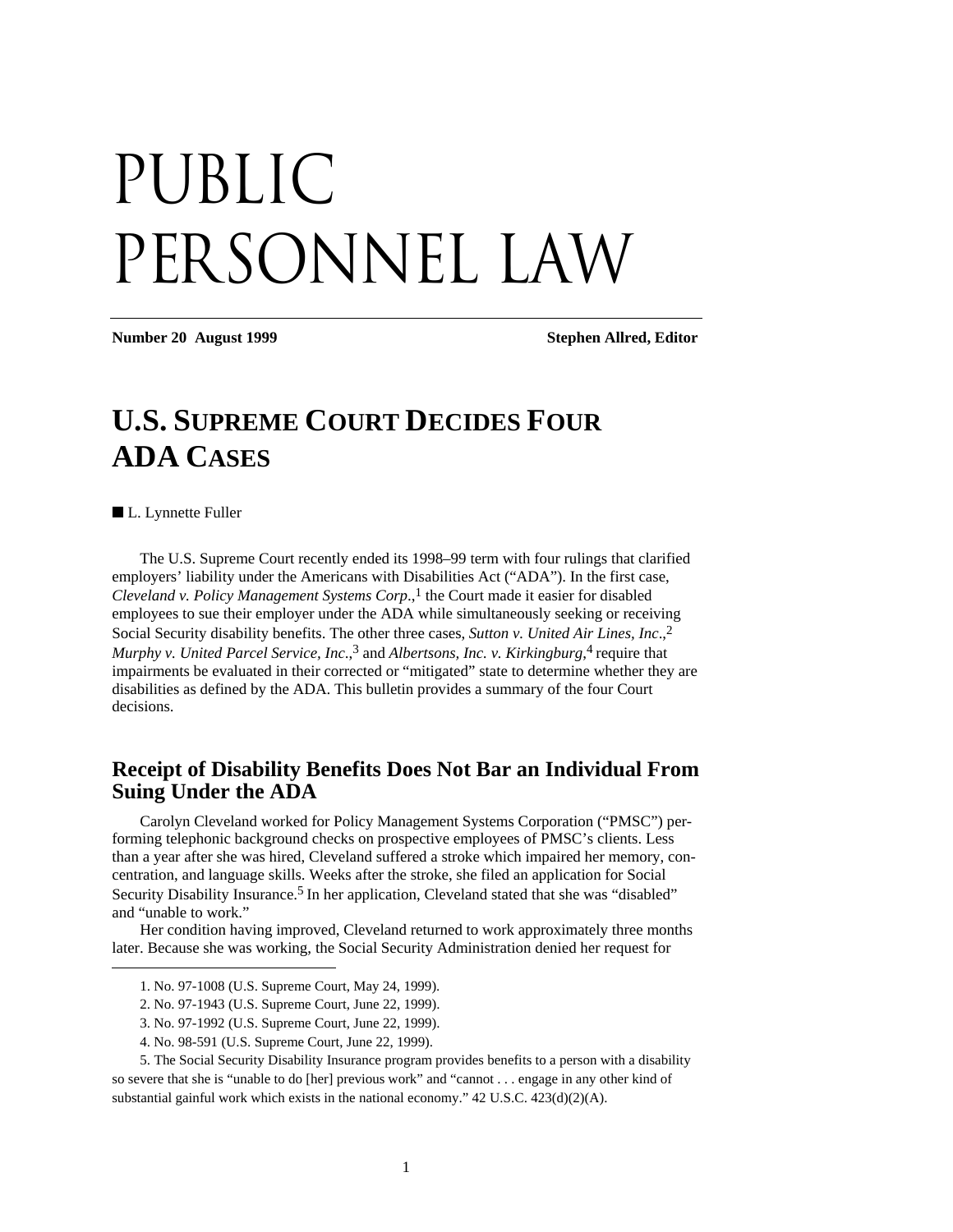disability benefits. Within months of her return to work, PMSC fired Cleveland for poor job performance and then she asked the Social Security Administration to reconsider its decision to deny her disability benefits. In her request for reconsideration, Cleveland stated that she was terminated because she "could no longer do the job" in light of her condition.

Moreover, her treating physician classified her as 100% disabled. The Social Security Administration ultimately awarded Cleveland disability benefits retroactive to the date of her stroke.

While pursuing disability benefits, Cleveland also filed suit against her former employer under the ADA. The ADA prohibits employers from discriminating against a "qualified individual with a disability." The law defines a "qualified individual with a disability" as one who can perform the essential functions of the job with or without reasonable accommodations.<sup>6</sup> Cleveland alleged that PMSC had refused to reasonably accommodate her disability by denying her request for training or additional time to complete her work.

The District Court of the Northern District of Texas held that by applying for and receiving disability benefits Cleveland had conceded that she was totally disabled. She was unable to prove that she could perform the essential functions of her job even with reasonable accommodations as required by the ADA, held the court. The Fifth Circuit Court of Appeals affirmed the district court's ruling, stating: "[T]he application for or receipt of social security disability benefits creates a rebuttable presumption that the claimant or recipient of such benefits is judicially estopped<sup>7</sup> from asserting that he is a 'qualified individual with a disability.'"8

The Supreme Court agreed to review the *Cleveland* case to settle the issue of whether an application for, or receipt of, disability benefits prevented a claimant from pursuing an ADA claim. In a unanimous decision, the Court held that application for disability benefits does not necessarily foreclose an ADA suit.

Although the same word—"disabled"—is used in the context of both an ADA case and a Social Security Administration claim, coverage under each act requires a separate and distinct analysis. The focus of the ADA is on a person's ability to perform the essential functions of a particular job, either with or without

1

7. Judicial estoppel is an equitable doctrine that applies to prevent a party from asserting a position in a legal proceeding that is contrary to a position taken in the same or some earlier proceeding.

8. *Cleveland v. Policy Management System Corp*., 120 F.3d 513, 518 ( $5^{\text{th}}$  Cir. 1997).

reasonable accommodation. On the other hand, the Social Security Administration evaluates a variety of factors when determining whether a person is disabled. These factors include not only the individual's physical condition, but also age, education, and work experience.

Although there appears to be a conflict between what a claimant must assert to qualify for Social Security disability benefits, namely, "I am too disabled to work," and what she must assert to establish she is qualified under the ADA, "I am able to perform the essential functions of the job with or without a reasonable accommodation," the Court held that this tension is not so great that an ADA suit should be barred simply because a claimant has sought disability benefits.

As an example of a situation where a Social Security disability claim and an ADA claim may co-exist, the Court cited a scenario in which an employer provides a reasonable accommodation to enable an employee to perform the job's essential functions. The Court noted that the Social Security Administration does not consider the possibility of reasonable accommodation when determining whether an individual is disabled. Additionally, the Social Security Administration does not evaluate the subtle nuances of each individual's impairment and ability to perform a particular job. Therefore, an individual might qualify for Social Security disability under the agency's administrative rules and yet remain capable of performing the essential functions of a job. Finally, an individual's condition could change over time so that a statement about the disability made at the time of the application for benefits may not accurately reflect the person's abilities at the time of the relevant employment decision.

For the foregoing reasons, the Court held that although statements made on an application for disability benefits are relevant in an ADA case, they are not determinative. In order to survive a dispositive motion and proceed to trial, a plaintiff must offer a sufficient explanation as to why the assertion of "total disability" to the Social Security Administration is consistent with the allegation that he or she is a "qualified individual with a disability" under the ADA.

### **Impairments Must be Evaluated in Their "Mitigated" or Corrected State**

The issue in the remaining three ADA cases heard by the Supreme Court was whether measures that mitigate or correct an individual's impairment should be considered when assessing whether the individual is disabled under the Act. The ADA defines "disability"

<sup>6. 42</sup> U.S.C. § 12111(8).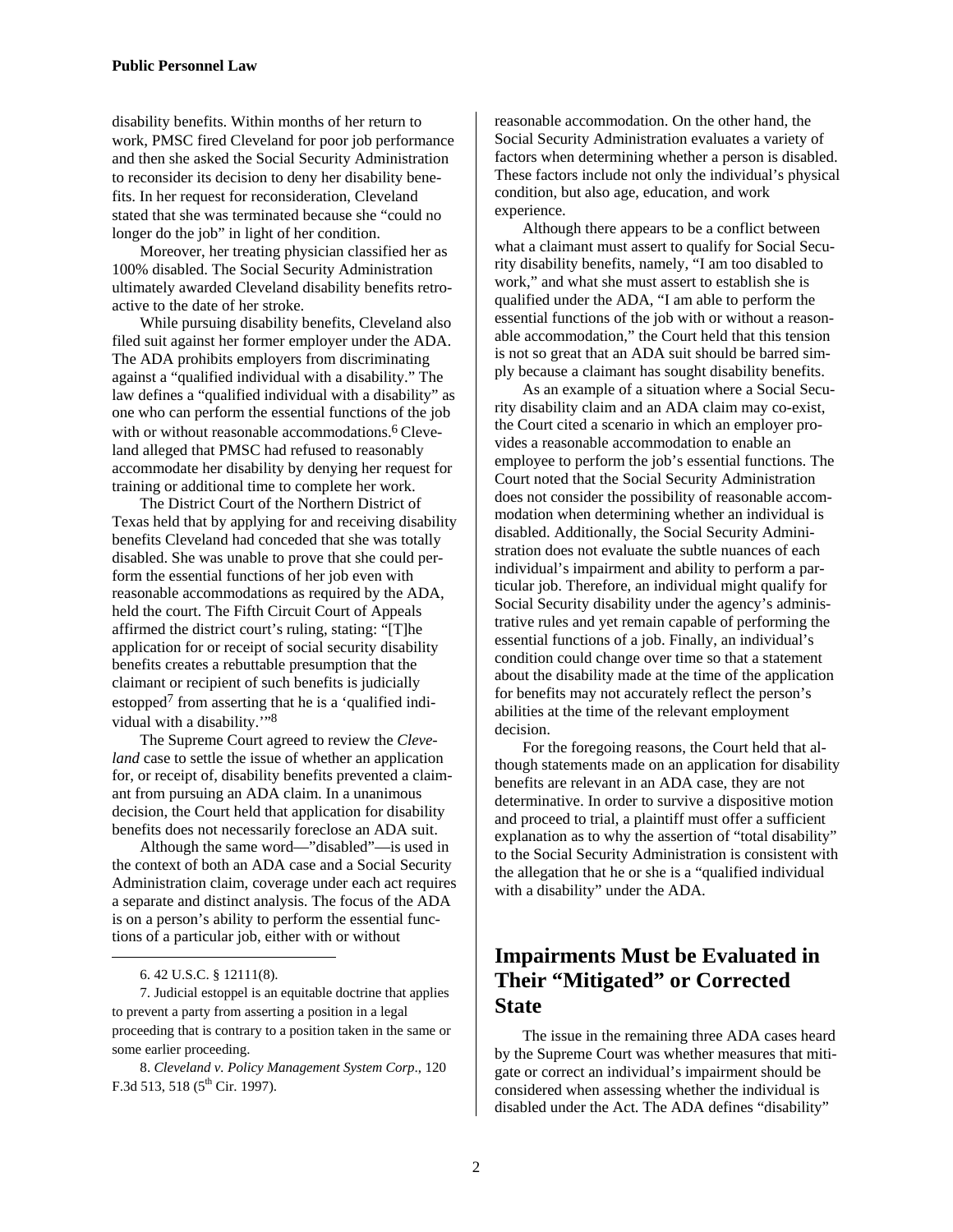as a physical or mental impairment that substantially limits a major life activity.9 Additionally, persons who have a record of or are regarded as having such an impairment are also covered by the Act.<sup>10</sup> Disagreeing with the  $EEOC<sup>11</sup>$  and the majority of appellate courts that have addressed this issue,  $12$  the Supreme Court held that individuals must be assessed in their mitigated state.

*Sutton* involves severely myopic twin sisters with uncorrected visual acuity of 20/200 or worse, but 20/20 vision with the use of glasses or contact lenses. Both applied for positions as commercial airline pilots with United Air Lines but were rejected because they did not meet United's minimum vision requirement of uncorrected visual acuity of 20/100 or better. They filed suit in the United States District Court for the District of Colorado, alleging that United had discriminated against them on the basis of their disability, or alternatively, because it regarded them as having a disability.

The District Court dismissed the plaintiffs' complaint, holding that they were not substantially limited in any major life activity and therefore, were not disabled within the meaning of the ADA. The trial court also determined that the plaintiffs had not established that United regarded them as disabled inasmuch as they were only foreclosed from working in the position of commercial airline pilot with United and not from a broad class of jobs. The Tenth Circuit Court of Appeals agreed that the ADA did not apply because the plaintiffs were not substantially limited in a major life activity and therefore, affirmed the District Court's decision.13 In affirming the trial court decision, the Tenth Circuit expressly acknowledged that its holding

 $\overline{a}$ 

11. The EEOC issued an "Interpretive Guidance" which provides that "the determination of whether an individual is substantially limited in a major life activity is made on a case by case basis, without regard to mitigating measures such as medicines, or assistive or prosthetic devices." 29 C.F.R. pt. 1630, App. § 1630.2(j)(1998)

12. See, e.g., *Bartlett v. New York State Bd. of Law Examiners*, 156 F.3d 321, 329 (2nd Cir. 1998) (holding selfaccommodations cannot be considered when determining a disability), *cert. pending*, No. 98-1285; *Baert v. Euclid Beverage, Ltd., 149 F. 3d 626, 629-30 (7<sup>th</sup> Cir. 1998)* (holding disabilities should be determined without reference to mitigating measures); *Matczak v. Frankford Candy & Chocolate Co.*, 136 F.3d 933, 937-938 (3<sup>rd</sup> Cir. 1997) (same); *Arnold v. United Parcel Service, Inc.,* 136 F.3d 854, 859-866  $(1<sup>st</sup> Cir. 1998)$  (same)

was directly contrary to the EEOC's interpretive guidelines and the decisions of other circuits.14

Similarly, in *Murphy v. United Parcel Service*, the District Court of Kansas held that an employee with high blood pressure was not covered by the ADA because his condition was controlled with medication and therefore, his impairment did not substantially limit a major life activity. The Tenth Circuit affirmed this decision.

Vaughn Murphy was employed by United Parcel Service ("UPS") as a mechanic. He had suffered with hypertension since the age of 10 and used medication to control his condition. With the medication, Murphy was able to function normally.

Murphy's position with UPS required him to drive commercial motor vehicles. In order to drive these vehicles, he had to satisfy certain Department of Transportation ("DOT") health requirements. One requirement is that a driver of a commercial vehicle have no clinical diagnosis of high blood pressure likely to interfere with his or her ability to safely operate the vehicle. When Murphy was unable to obtain a medical certification from the Department of Transportation because of his high blood pressure, UPS terminated his employment. Murphy sued UPS for discriminating against him because of his disability. As in *Sutton*, the issue was whether Murphy's impairment should be evaluated in it medicated state.

In holding that impairments should be evaluated in their medicated or corrected state, the U.S. Supreme Court relied on three separate provisions of the ADA. The Court reasoned that because the phrase "substantially limits" appears in the statute in present indicative verb form, it requires that a person be presently—not potentially or hypothetically—substantially limited in a major life activity in order to establish that a disability exists. Second, relying on statutory language requiring that disabilities be evaluated "with respect to an individual,"15 determining whether a disability exists requires an individualized, case-by-case analysis. According to the Court, evaluating cases without regard to corrective measures would conflict with this provision because all persons having a similar impairment would be treated as members of a group rather than as unique individuals. Finally, the Court relied heavily on a Congressional finding that 43 million Americans have disabilities<sup>16</sup> to support its position that conditions should be evaluated without regard to

16. In enacting the ADA, Congress found that "some 43,000,000 Americans have one or more physical or mental disabilities, and this number is increasing as the population as a whole is growing older."  $42 \text{ U.S.C.}$  §  $12101(a)(1)$ .

1

<sup>9. 42</sup> U.S.C. § 12102(2)(A)

<sup>10. 42</sup> U.S.C. § 12102(2)(B),(C)

<sup>13.</sup> *Sutton v. United Air Lines*, 130 F.3d 893 (10<sup>th</sup> Cir. 1997).

<sup>14.</sup> *Id*. at 901.

<sup>15. 42</sup> U.S.C. § 12102(2).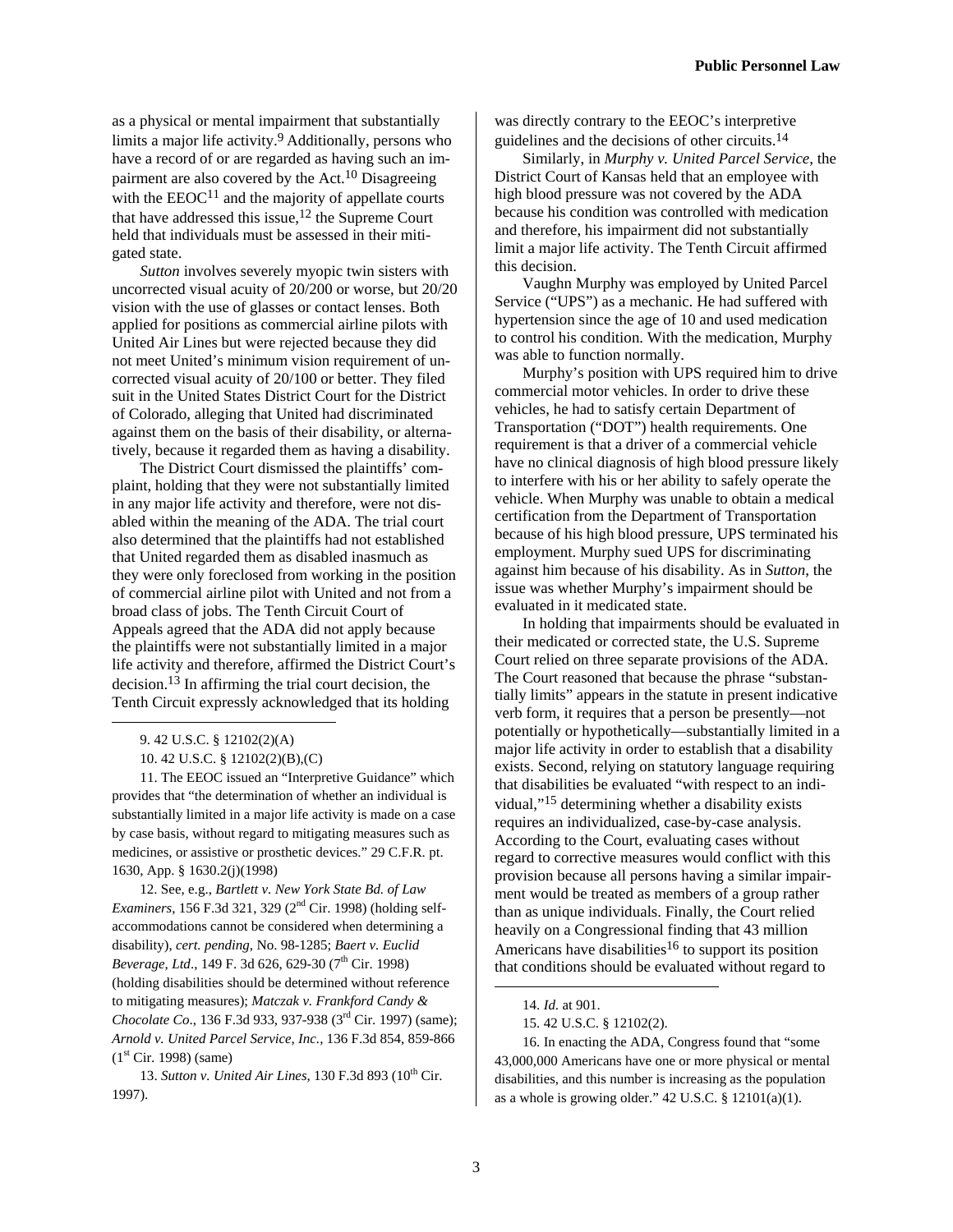corrective measures. The Court reasoned that Congress could not have intended to include within the ADA's purview all persons with correctable impairments because if so, the number of persons with disabilities would have exceeded 160 million.

The Court stressed that regardless of the use of corrective devices, the inquiry must be whether an individual is substantially limited in a major life activity because of a physical or mental impairment. If this can be answered affirmatively, the person is disabled as defined by the ADA.

The plaintiffs in *Sutton* and *Murphy* alleged alternatively that they were "regarded as" persons with disabilities and thus, protected by the ADA. According to the Court, there are two ways individuals may be regarded as having a disability: (1) an employer mistakenly believes that a person has a physical impairment that substantially limits one or more major life activities; and (2) an employer believes that an actual, nonlimiting impairment substantially limits one or more major life activities. The plaintiffs alleged that United and UPS mistakenly believed that their physical impairments substantially limited them in the major life activity of working. The Court rejected this argument, holding that the statutory phrase "substantially limits" requires, at a minimum, that plaintiffs be unable to work in a broad class of jobs and that the inability to perform a single, particular job does not constitute a substantial limitation in the major life activity of working. Consequently, the Court held that the plaintiffs' inability to work as a global airline pilot and as a mechanic requiring DOT certification was insufficient to establish a case under the ADA's "regarded as" theory.

*Albertsons, Inc. v. Kirkingburg* involved Hallie Kirkingburg, a commercial truck driver with an uncorrectable condition which left him with 20/200 vision in one eye and thus effectively, monocular vision. DOT regulations require that commercial truck drivers have corrected distant visual acuity of at least 20/40 in each eye and distant binocular vision of at least 20/40. Kirkingburg was hired as Albertsons' transportation manager after his doctor erroneously certified that he met the DOT vision standard. When his vision was later assessed correctly, Kirkingburg was unable to get the necessary certification and was fired. Although he applied for and received a waiver of the vision requirements from DOT, Albertsons refused to rehire him.

Kirkingburg sued Albertsons, claiming that his termination violated the ADA. Albertsons argued that Kirkingburg was not qualified to perform his job with or without reasonable accommodation and the District Court agreed. Concluding that because he could not meet the basic DOT vision standards, Kirkingburg was not qualified without an accommodation, the court

ruled in favor of Albertsons. The trial court discounted the waiver program and said that it was not required as a reasonable accommodation because of its novelty. The Ninth Circuit Court of Appeals reversed, holding that Albertsons could not use compliance with a government regulation as the justification for its vision requirement because the waiver program, which Albertsons disregarded, was a "lawful and legitimate part of the DOT regulatory scheme."17 Moreover, the appeals court found that Kirkingburg's monocular vision constituted a disability because "the manner in which he sees differs significantly from the manner in which most people see."<sup>18</sup>

In deciding this case, the Supreme Court first addressed whether Kirkingburg was an individual with a disability. The Court disagreed with the Court of Appeals finding that he was disabled for three reasons. First, a mere difference in the way the plaintiff sees does not necessarily amount to a condition that substantially limits him in a major life activity. Second, the appeals court failed to take assess Kirkingburg's ability to compensate for his visual impairment by subconscious adjustments to the manner in which he saw. Just as eyeglasses, medication and other artificial aids for correcting an impairment must be taken into account, so must subconscious modifications. Finally, the appeals court erred in failing to evaluate Kirkinburg's unique situation but instead, considered monocular individuals as a group and surmised that monocularity was a disability.

The Supreme Court went on to address the issue of whether an employer who requires that an employee meet an applicable federal safety regulation must justify enforcing the regulation because its standard may be waived in an individual case. To this question, the Court answered no. Despite the establishment of the waiver program, an employer has the right to insist that its employees meet the basic standards. The Court said further that the ADA should not be read to require an employer to defend its decision not to participate in such a experimental waiver program.

## **What These Cases Mean to North Carolina Public Employers**

These four Supreme Court cases create mixed results for employees and employers. In *Cleveland v. Policy Management Systems Corp*., the Supreme Court provided employees with a favorable ruling. Put simply, people who have applied for or are receiving

1

<sup>17. .</sup>*Albertsons v. Kirkingburg*, 143 F. 3d 1228, 1236  $(9^{th}$  Cir. 1998).

<sup>18.</sup> *Id*. at 1232.